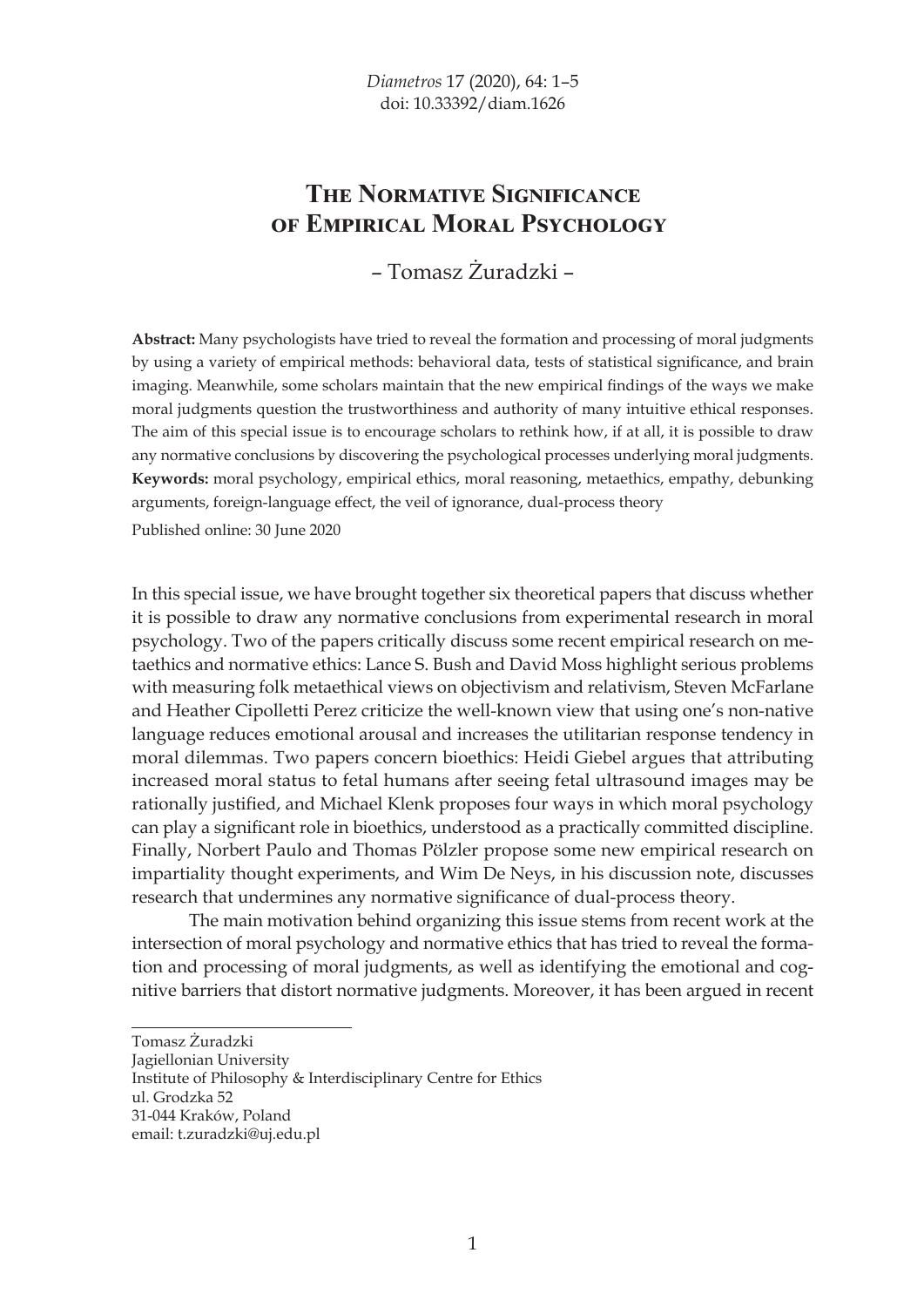years that some cognitive biases and heuristics, or other psychological effects, influence the content of normative moral judgments. For example, some authors have argued that the status quo bias may strengthen hesitance about human enhancement (Bostrom & Ord 2006; Hofmann 2020), that the similarity heuristic may distort some distributive trade-offs in healthcare (Voorhoeve, Stefánsson, Wallace 2019), and that the identifiability effect may lead to the inefficient use of scarce resources in healthcare (Zuradzki, 2019). These practical cases mirror more abstract discussions of whether new empirical findings undermine the reliability of some intuitive ethical responses or some traditional normative views (e.g., alleged experimental evidence against deontology, see: Greene 2014; cf. Heinzelmann 2018). Even more broadly, some have argued that new discoveries in experimental psychology cast new light on traditional metaethical questions, e.g., whether moral judgments are based on reason or on emotion, with some authors have argued that experimental moral psychology challenges traditional moral rationalism or moral realism (Nichols 2004; cf. May 2018). This new wave of empirical research on ethical issues has also revived discussions on debunking arguments in ethics (Sauer 2018).

Another important inspiration for this issue comes from behavioral research on risk perception, risk attitudes, ambiguity aversion, and decision making under risk or uncertainty in general. A good example is a recent discussion on the possible use of Prospect Theory (Kahneman 2011) in ethics: some scholars have argued that Prospect Theory is a better explanation of our intuitive responses to some moral dilemma than traditional ethical principles, like a distinction between doing and allowing (Horowitz 1998); others have reversed this order of explanation assuming that a distinction between doing and allowing is a genuine phenomenon that could explain some framing effects, e.g. the pattern of choices in the Asian Disease Problem (Dreisbach, Guevara 2017). Recently, it has also been speculated that some decision-makers (e.g., members of ethics committees) are prone to ambiguity aversion that affect the way they evaluate known uncertainties or risks (e.g., related to standard medical procedures), with the comparison of deep uncertainties (e.g., related to new advances in biomedicine) (Kimmelman 2012).

Finally, we encouraged submissions on the significance of empirical moral psychology for bioethics as it has been argued that the psychological effects documented by behavioral scientists influence the formation of normative judgments in bioethical contexts, e.g., the psychological underpinnings of the disagreement about the moral status of the human embryo. The biases and heuristics research program also has an impact on some of the main bioethical concepts, e.g., in the case of autonomy, it is debated how biases and heuristics research may change the understanding of this concept (Blumenthal-Barby 2016).

Selecting the papers for publication and the winners of the international essay prize competition was extremely difficult. The editors of *Diametros* ultimately decided to award three first prizes (6,000 PLN each) to Lance S. Bush and David Moss for the paper "Misunderstanding Metaethics: Difficulties Measuring Folk Objectivism and Relativism," to Steven McFarlane and Heather Cipolletti Perez for the paper "Some Challenges for Research on Emotion and Moral Judgment: The Moral Foreign-Language Effect as a Case Study," and to Norbert Paulo and Thomas Pölzler for the paper "X-Phi and Impartiality Thought Experiments: Investigating the Veil of Ignorance."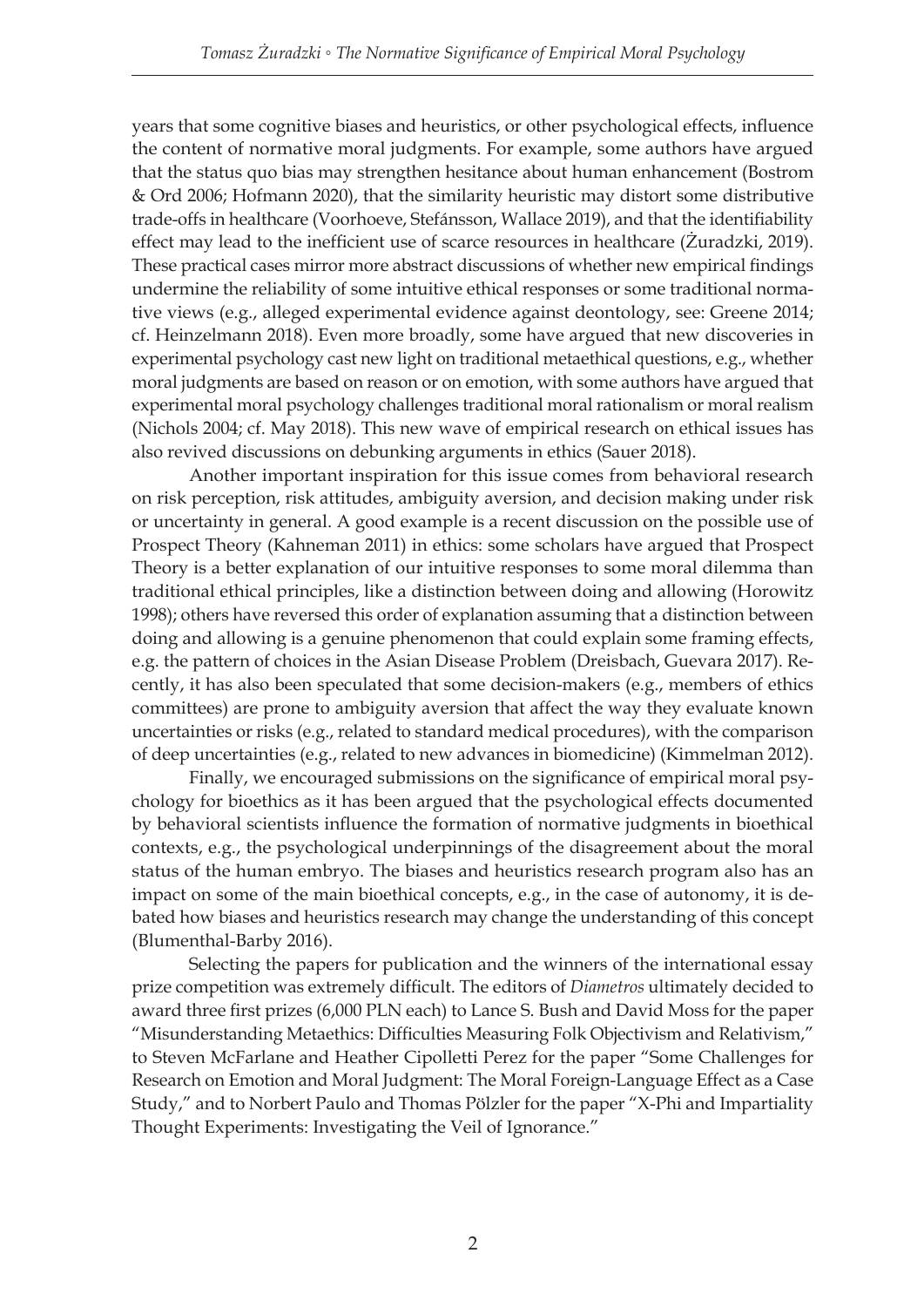In the first paper of this special issue of *Diametros*, Lance S. Bush and David Moss analyze recent research on the metaethical beliefs of ordinary people (Bush, Moss 2020). Although there is a considerable body of research suggesting that ordinary people are metaethical pluralists, the Authors argue that there are compelling reasons to believe that participants do not interpret questions as intended by researchers because they lack familiarity with the views they are being asked about due to their complex and difficult to grasp nature. They notice that some research about objectivism and relativism define these terms differently – either in terms of mind-independence or in terms of the scope of moral judgments. The paper also discusses (and describes an online experiment conducted on this issue) a paradigm used to evaluate folk metaethical beliefs, i.e., the disagreement paradigm that assumes that a judgment that it is possible for different people to be correct about two contradictory moral statements is interpreted as evidence of relativism.

Heidi Giebel evaluates the changes in moral judgment that sometimes take place when viewers of ultrasounds abandon the belief that fetal humans are due minimal moral consideration and instead adopt the judgment that fetal humans are morally comparable to fully developed humans (Giebel 2020). The problem is both theoretically interesting (on the epistemic role of photographic images as visual information see: Favaretto, Vears, Borry 2020) and practically relevant because many people argue that using ultrasound images may be used to manipulate women in an attempt to persuade them to continue with their pregnancies. Giebel analyzes three types of psychological explanation for the effect of ultrasound images of fetal humans on some viewers' judgments, arguing that the viewer's shift in beliefs is presumptively rational in each case.

Michael Klenk's paper discusses the "clouded relations" between bioethics and empirical moral psychology (Klenk 2020). The Author assumes that bioethics is not only practically oriented (as is the case with other parts of practical ethics) but also practically committed, that is, bioethicists aim to effect decisions in practice and devote significant efforts to making that happen. This "activist" aspect of bioethics makes moral psychology normatively significant for this discipline, even though it may be insignificant for normative ethics. Klenk argues that empirical moral psychology may help bioethicists to understand the actual or current state of a decision situation; the genealogy of our moral judgments; the effectiveness and realisability of bioethical decisions; and, last but not least, to revise at least some of our moral principles or decision guidelines.

In the next paper Steven McFarlane and Heather Cipolletti Perez analyze empirical research on the relation between using native language and being emotional on the example of the so-called moral foreign-language effect (MFLE). It assumes that individuals reasoning in a foreign language more often prefer a utilitarian option over a deontological one (McFarlane, Perez 2020). The Authors notice important methodological problems with measuring emotions, since experiments obviously do not test for "emotions" directly, but use different proxies and different methods (changes in skin conductance, neuroscientific evidence, behavioral response patterns, patterns in judgment responses, qualitative reports of the felt emotion, etc.). They conclude that using emotion as a proxy for deontological responses, and utilitarian responses as a proxy for reduced emotionality, is at least dubious, if not unjustified.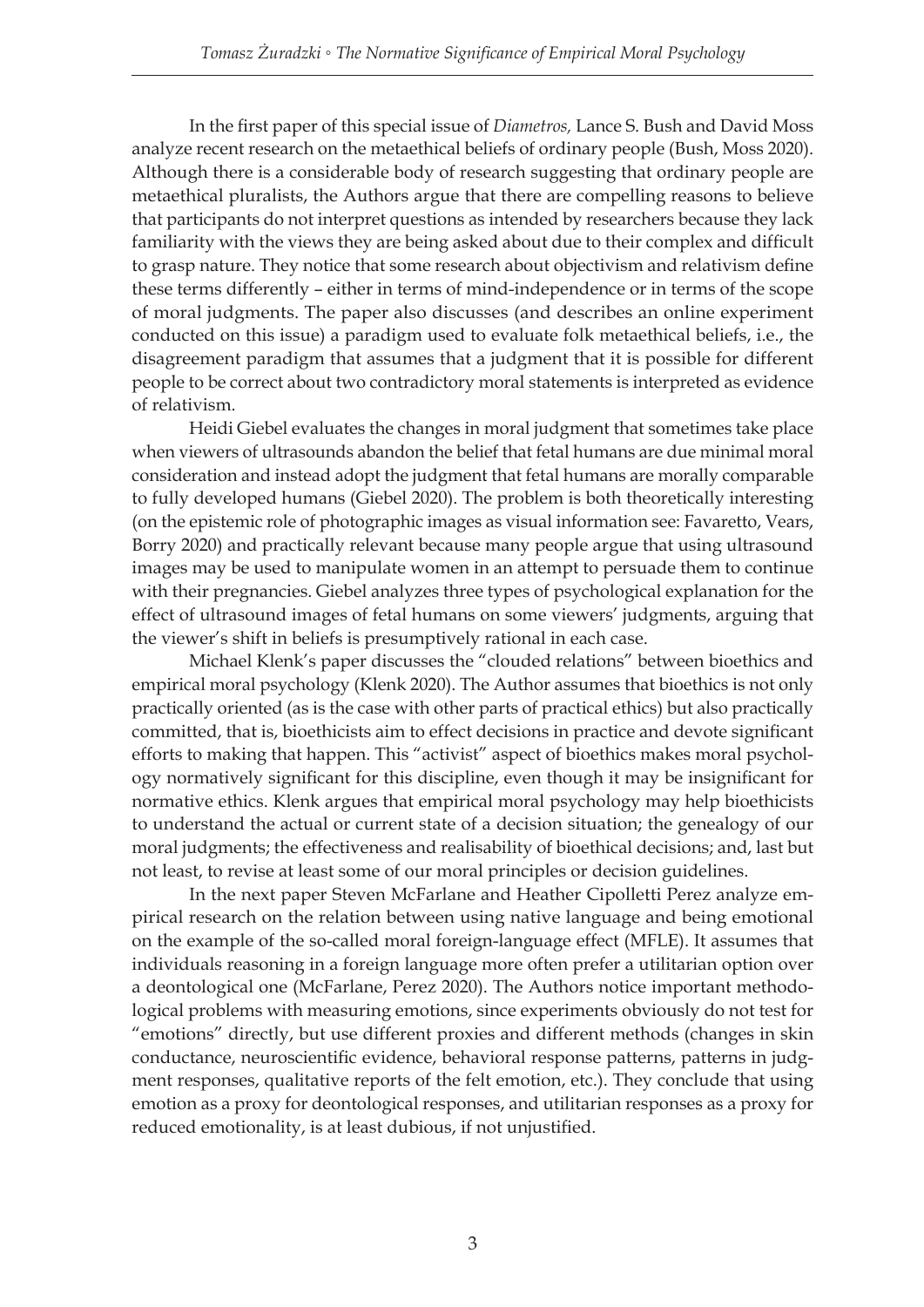Norbert Paulo and Thomas Pölzler notice an important gap in empirically-informed research on impartiality thought experiments, namely attempts to elicit intuitions that are unaffected by personal characteristics, e.g., age, gender, or race (Paulo, Pölzler 2020). They focus on a particularly influential example, the veil of ignorance, both in its original Rawlsian version (rVOI) and in a more generic form (iVOI), that is sometimes used in practical context (e.g., to defend quality-adjusted life years (QALYs) as a right method of measuring health). The Authors discuss possible experiments on the effectiveness of VOI, or the extent to which impartiality thought experiments fulfill the function for which they were created; and its robustness, that is, its (in)sensitivity to irrelevant factors. The paper concludes that this type of research – if conducted – could have at least one important implication: favoring a certain normative judgment behind the VOI (in comparison to the standard choice situation) provides stronger pro tanto evidence for accepting this judgment.

Finally, in a discussion note, Wim De Neys answers the main question of this issue in the negative, arguing that we cannot draw any normative conclusions by discovering the psychological processes underlying moral judgments (De Neys, 2020). He criticizes the part of the literature that associates biases with the operation of intuitive System 1, and that connects unbiased responses with the successful engagement of the deliberate System 2 (Greene 2013), noticing that the early dual-process theorists argued against this simplification, sometimes called a "normative fallacy" (Evans 2011). The Author observes that knowledge about the way (intuition vs. deliberation) people have arrived at a decision does not allow us to draw any conclusions about its normative correctness. Finally, the paper briefly reviews the recent literature in psychology that shows that utilitarian responses, contrary to what is very often assumed, do not typically result from System 2 processing (Baron, Gürçay 2017).

## **Acknowledgments**

The editorial work on this issue of *Diametros* was partially (6 publishing sheets) supported by a grant from the Ministry of Science and Higher Education in Poland, the National Programme for the Development of Humanities, no. 0177/NPRH4/H3b/83/2016. This research received funding from the European Research Council (ERC) under the European Union's Horizon 2020 research and innovation programme (grant agreement No 805498) and benefited from a research stay at the Fondation Brocher (http://www. brocher.ch).

## **References**

- Baron J., Gürçay B. (2017), "A Meta-Analysis of Response-Time Tests of the Sequential Two- -Systems Model of Moral Judgment," *Memory & Cognition* 45 (4): 566–575.
- Blumenthal-Barby J. (2016), "Biases and Heuristics in Decision Making and their Impact on Autonomy," *The American Journal of Bioethics* 16 (5): 5–15.
- Bostrom N., Ord T. (2006), "The Reversal Test: Eliminating Status Quo Bias in Applied Ethics," *Ethics* 116 (4): 656–679.
- Bush L.S., Moss D. (2020),"Misunderstanding Metaethics: Difficulties Measuring Folk Objectivism and Relativism," *Diametros* 17 (64): 6–21.